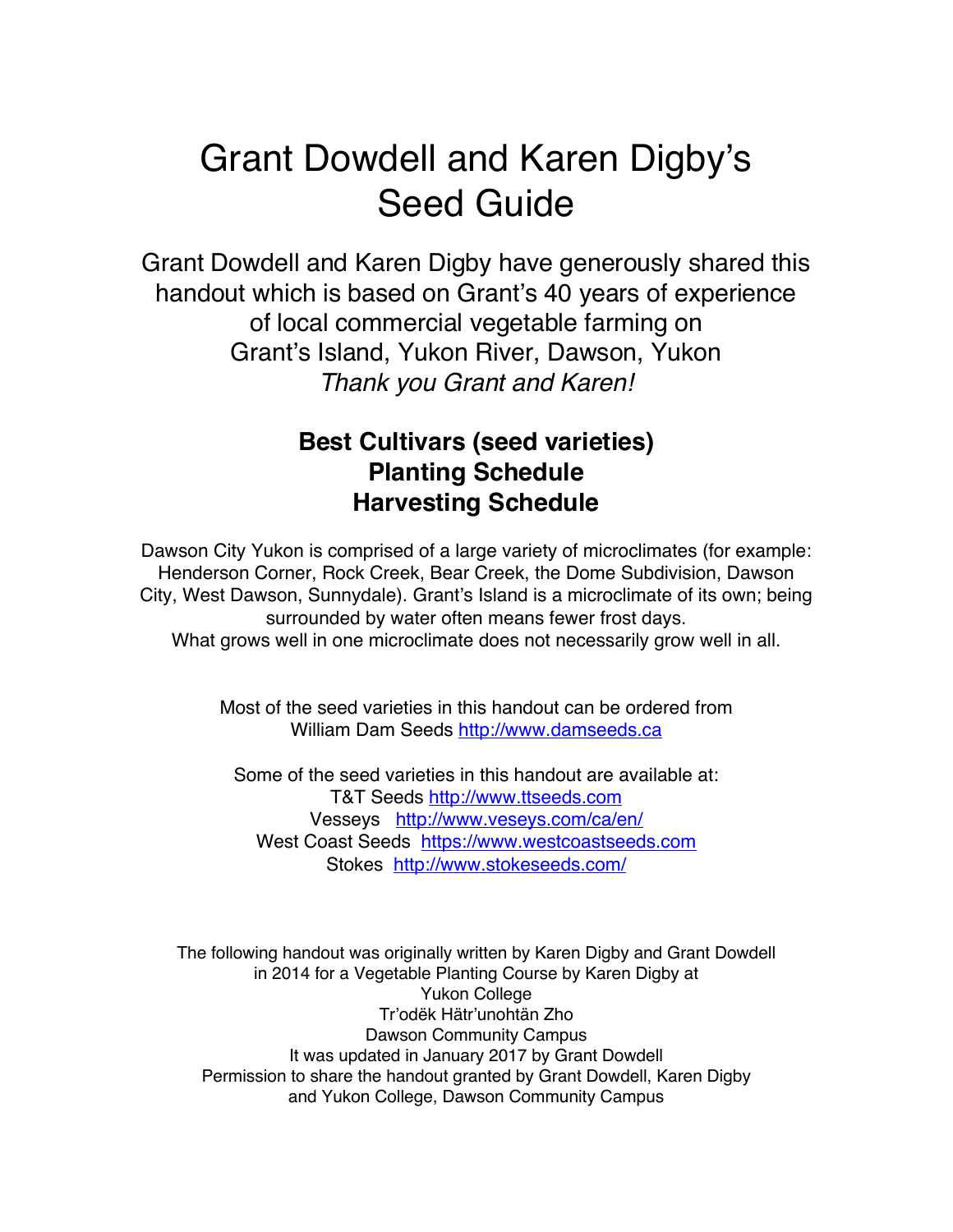### **RECOMMENDED CULTIVARS**

- *Cultivar*: a cultivated plant variety produced by selective breeding.
- These varieties have been successful for us.
- Crop breeders continually work to improve varieties: if a variety you are looking for is no longer offered, look for its "replacement".

| Beans, bush                     | <b>Strike</b>                                      |
|---------------------------------|----------------------------------------------------|
| Beans, climbing                 | Emerite, Scarlet Runner                            |
| Beets, round                    | Kestrel                                            |
| Beets, long                     | Cylindra                                           |
| <b>Broccoli</b>                 | Everest (replaces Windsor), Arcadia, Packman       |
| <b>Brussels Sprouts</b>         | Jade Cross, Oliver                                 |
| Cabbage, green                  | Stonehead                                          |
| Cabbage, red                    | Primero                                            |
| Cabbage, storage                | Reaction                                           |
| Carrots, early season           | Napoli                                             |
| Carrots, main season            | <b>Touchon Deluxe</b>                              |
| Cauliflower                     | Fremont, Minuteman                                 |
| Celery                          | Tango                                              |
| Corn                            | EarliVee (the only variety to mature, is reliable) |
| Cucumber                        | Raider                                             |
| Fennel, bulb                    | Orion                                              |
| Kale                            | Darkibor                                           |
| Leek                            | Jolant                                             |
| Lettuce, green leaf             | Two Star                                           |
| Lettuce, red leaf               | <b>Red Express</b>                                 |
| Lettuce, romaine                | <b>Green Forest</b>                                |
| Lettuce, head                   | Summertime                                         |
| Onion, white/yellow             | Expression (can also be used as a storage onion)   |
| Onion, red                      | Red Label                                          |
| Onion, shallot, white           | Ambition                                           |
| Onion, shallot, red             | Camelot                                            |
| Onion, green                    | Summer Isle                                        |
| Peas                            | Aladdin                                            |
| Potato, early red               | Norland                                            |
| Potato, main season white       | Kennebec                                           |
| Potato, main season russet      | Norkota                                            |
| Potato, main season purple skin | Purple Chief (very high yielder for us)            |
| Pumpkin, pie                    | Jack Sprat                                         |
| Pumpkin, mid-size               | Racer                                              |
| Pumpkin, large                  | Aspen                                              |
| Radicchio                       | Indigo                                             |
| Squash                          | Burgess Buttercup, Golden Hubbard                  |
| Tomato, indeterminate (staking) | Early Girl (good yielder for outdoor growing)      |
| Zucchini, green                 | Partenon                                           |
| Zucchini, yellow                | Golden Dawn                                        |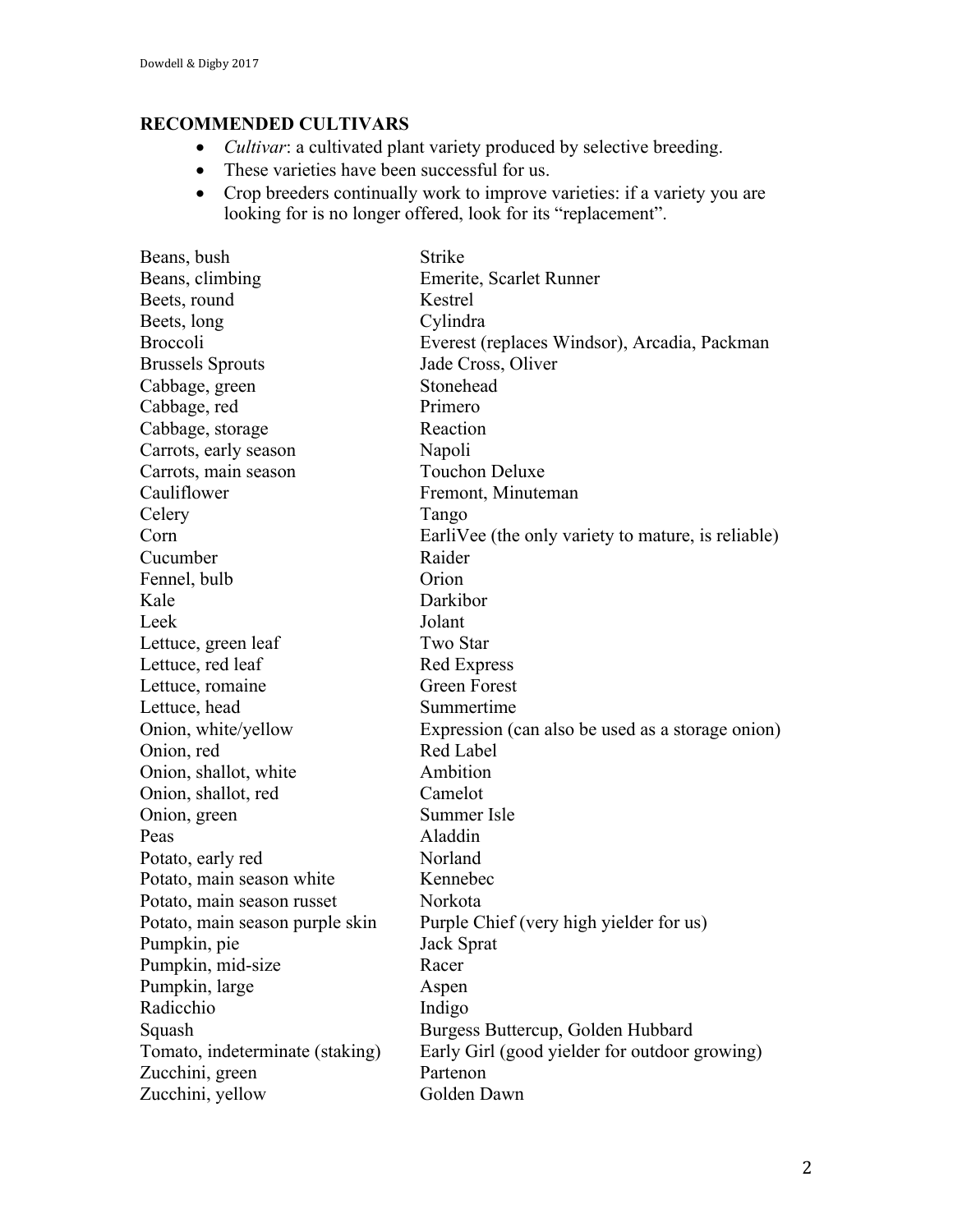#### **RECOMMENDED CROP SEEDING Dates for field-grown crops**

- 1. **Direct-Seeded Crops** (seed or tubers sown directly into garden soil)
	- Sow seed as soon as ground is workable, mid-May to late May.

| <b>Beets</b>    |                                                         |
|-----------------|---------------------------------------------------------|
| Carrots         | can make later sowings for young carrots in late season |
| Parsnip         |                                                         |
| <b>Potatoes</b> | can make later sowings between late May and mid-June    |

2. Crops grown from transplants (seeds are planted in cells then the young plants transplanted into the garden soil)

- a) Long-season Crops with single seeding dates
	- Transplant seedlings into garden June 1 or when soil is workable and frost danger is past.

| Beans, bush & runner         | 5/14                                                        |
|------------------------------|-------------------------------------------------------------|
| Celery                       | $2/23$ , can do second planting $3/15$                      |
| Corn                         | 5/1                                                         |
| Cucumbers                    | 5/1                                                         |
| Onion family                 | (frost-hardy, may be transplanted one week earlier, in late |
| May)                         |                                                             |
| Onions, White & Red          | 4/10                                                        |
| Onions, Storage              | 4/10                                                        |
| <b>Shallots</b>              | 4/10                                                        |
| Leeks                        | 2/25                                                        |
| Squash family                |                                                             |
| Zucchini, Green & Yellow 5/1 |                                                             |
|                              | <b>Recommended Crop Seeding Dates for field-grown crops</b> |
|                              |                                                             |

- 1. **Direct-Seeded Crops** (seed or tubers sown directly into garden soil)
	- Sow seed as soon as ground is workable, mid-May to late May.

| <b>Beets</b> |                                                         |
|--------------|---------------------------------------------------------|
| Carrots      | can make later sowings for young carrots in late season |
| Parsnip      |                                                         |
| Potatoes     | can make later sowings between late May and mid-June    |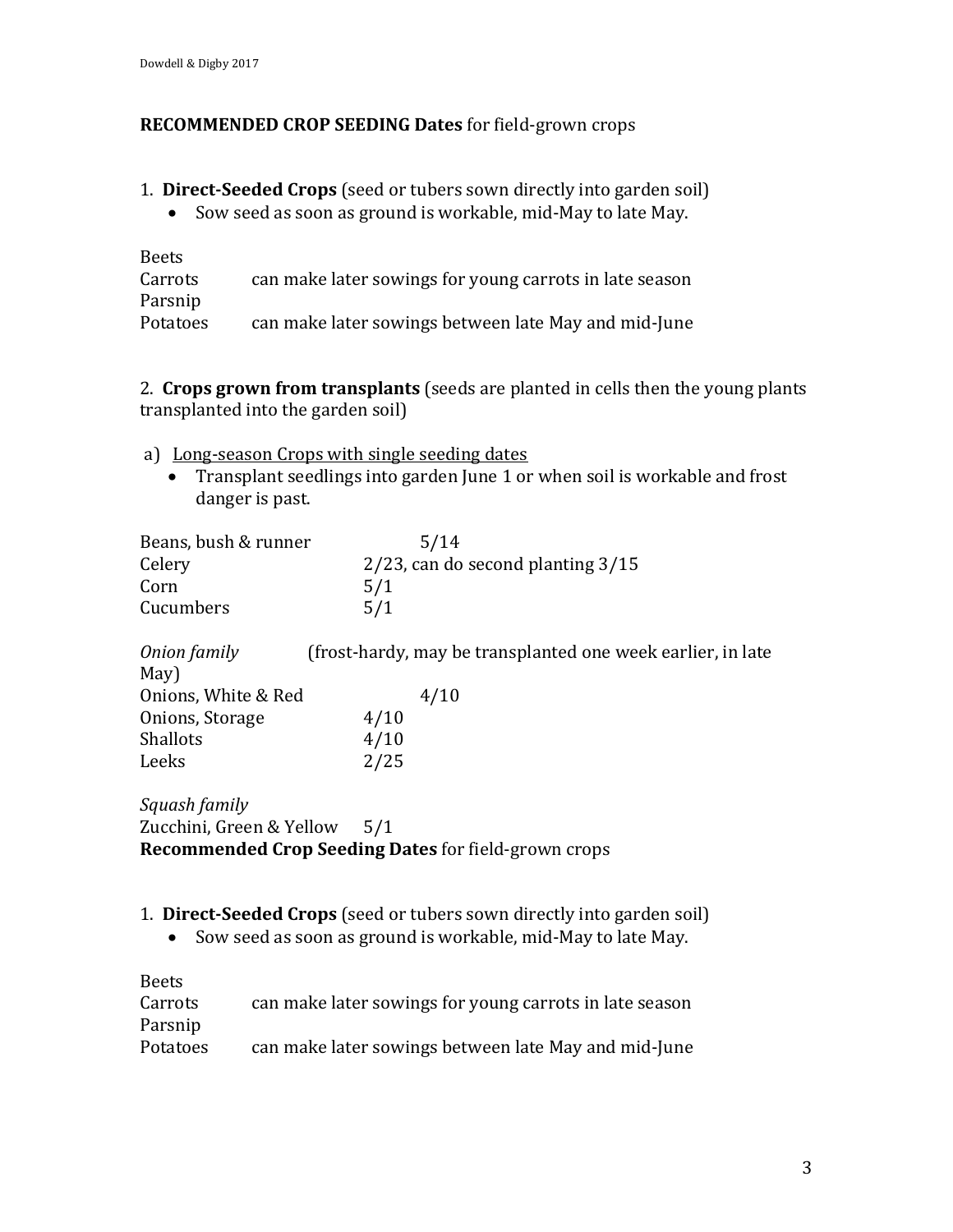2. Crops grown from transplants (seeds are planted in cells then the young plants transplanted into the garden soil)

- b) Long-season Crops with single seeding dates
	- Transplant seedlings into garden June 1 or when soil is workable and frost danger is past.

| Beans, bush & runner | 5/14                                   |
|----------------------|----------------------------------------|
| Celery               | $2/23$ , can do second planting $3/15$ |
| Corn                 | 5/1                                    |
| Cucumbers            | 5/1                                    |

| Onion family                   |      | (frost-hardy, may be transplanted one week earlier, in late                              |
|--------------------------------|------|------------------------------------------------------------------------------------------|
| May)                           |      |                                                                                          |
| Onions, White & Red            |      | 4/10                                                                                     |
| Onions, Storage                | 4/10 |                                                                                          |
| <b>Shallots</b>                | 4/10 |                                                                                          |
| Leeks                          | 2/25 |                                                                                          |
| Squash family                  |      |                                                                                          |
| Zucchini, Green & Yellow       | 5/1  |                                                                                          |
| Pie pumpkins                   | 5/1  |                                                                                          |
| Pumpkins, mid-size & large 5/1 |      |                                                                                          |
| Winter squash                  |      | 5/1                                                                                      |
| Tomatoes                       |      | 3/1 or later, plants are "potted on" and can be planted<br>out once they start to flower |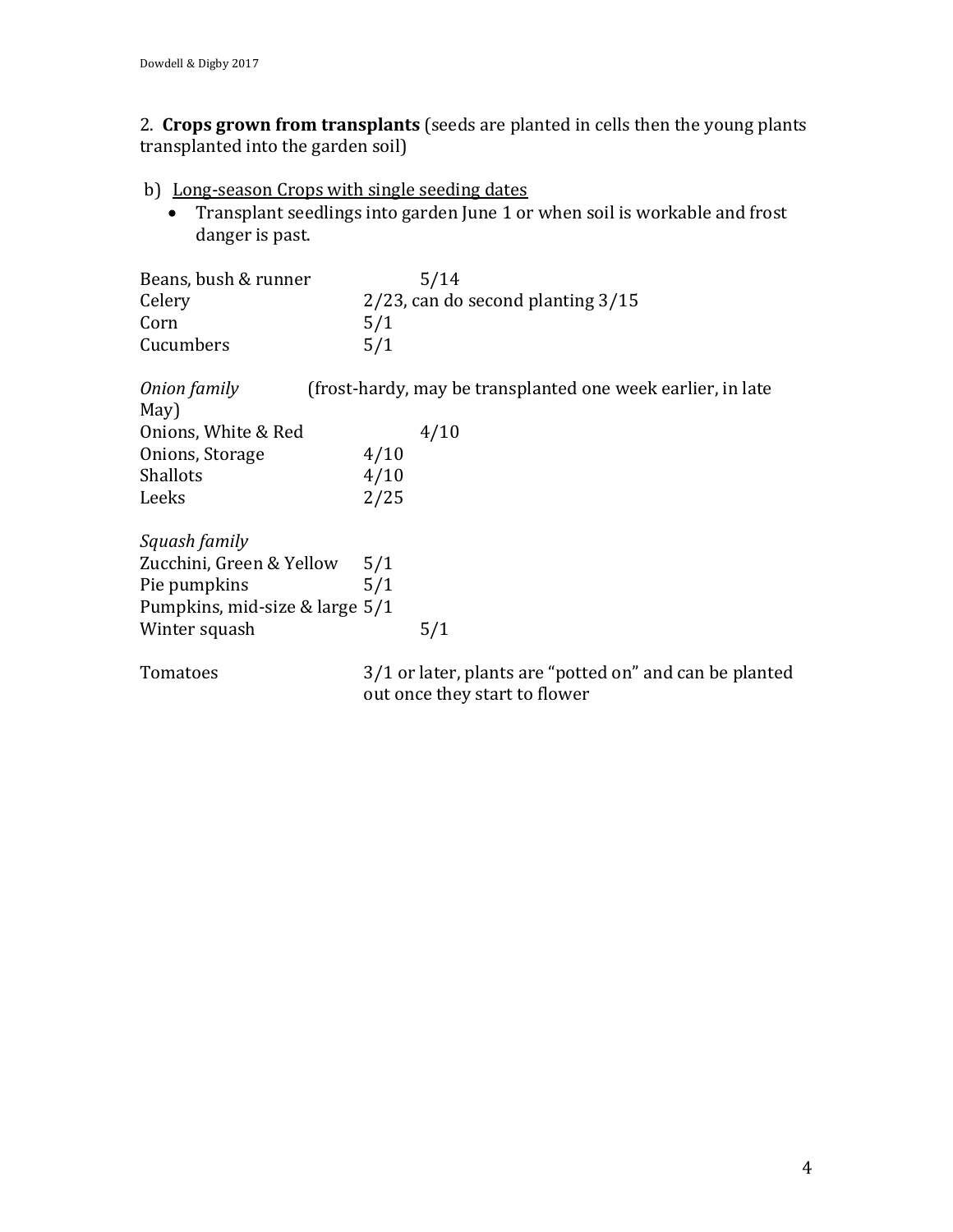- c) Succession-planted Crops
	- These crops mature fairly rapidly, repeat sowings are necessary to ensure continuous supply
	- multiple seeding dates, seedlings are transplanted into garden at intervals

| Lettuce                 | transplant date 5 weeks after seeding                                                    |
|-------------------------|------------------------------------------------------------------------------------------|
|                         | Leaf, green & red 4/12, 4/19, 4/26, 5/2, 5/8, 5/14, 5/19, 5/24, 5/29, 6/3, 6/8,          |
|                         | 6/13, 6/17, 6/21, 6/25, 6/29, 7/3, 7/7                                                   |
| Romaine                 | 4/6, 4/12, 4/19, 4/26, 5/2, 5/8, 5/14, 5/19, 5/24, 5/29, 6/3, 6/8,                       |
| 6/13, 6/17              |                                                                                          |
| Head                    | 4/6, 4/16, 4/25, 5/2, 5/8, 5/16, 5/22, 5/28                                              |
| Radicchio               | 4/6, 4/19, 5/2                                                                           |
| <b>Brassicas</b>        | transplant date 5 weeks after seeding                                                    |
| Cabbage, Green          | $4/6$ , $4/16$ , $4/25$ , $5/2$ , $5/9$ , $5/16$ , $5/22$                                |
| Cabbage, Red            | $4/6$ , $4/16$ , $4/25$ , $5/2$ , $5/9$ , $5/16$                                         |
| Cabbage, Storage        | 4/6                                                                                      |
| Cauliflower             | $4/6$ , $4/16$ , $4/25$ , $5/2$ , $5/9$ , $5/16$ , $5/22$                                |
| <b>Broccoli</b>         | $4/6$ , $4/16$ , $4/25$ , $5/2$ , $5/9$ , $5/16$ , $5/22$                                |
| Romanesco               | $4/6$ , $4/16$ , $4/25$ , $5/2$ , $5/9$ , $5/16$ , $5/22$                                |
| <b>Brussels Sprouts</b> | 4/6                                                                                      |
| Kale                    | 4/6 can have further dates if young plants wanted                                        |
| 0ther                   | transplant date 5 weeks after seeding                                                    |
| Fennel                  | $4/6$ , $4/16$ , $4/25$ , $5/2$ , $5/9$ , $5/16$ , $5/22$                                |
| Green onions            | $4/10$ , $4/17$ , $4/24$ , $5/1$                                                         |
|                         |                                                                                          |
| Pie pumpkins            | 5/1                                                                                      |
|                         | Pumpkins, mid-size & large 5/1                                                           |
| Winter squash           | 5/1                                                                                      |
| Tomatoes                | 3/1 or later, plants are "potted on" and can be planted<br>out once they start to flower |